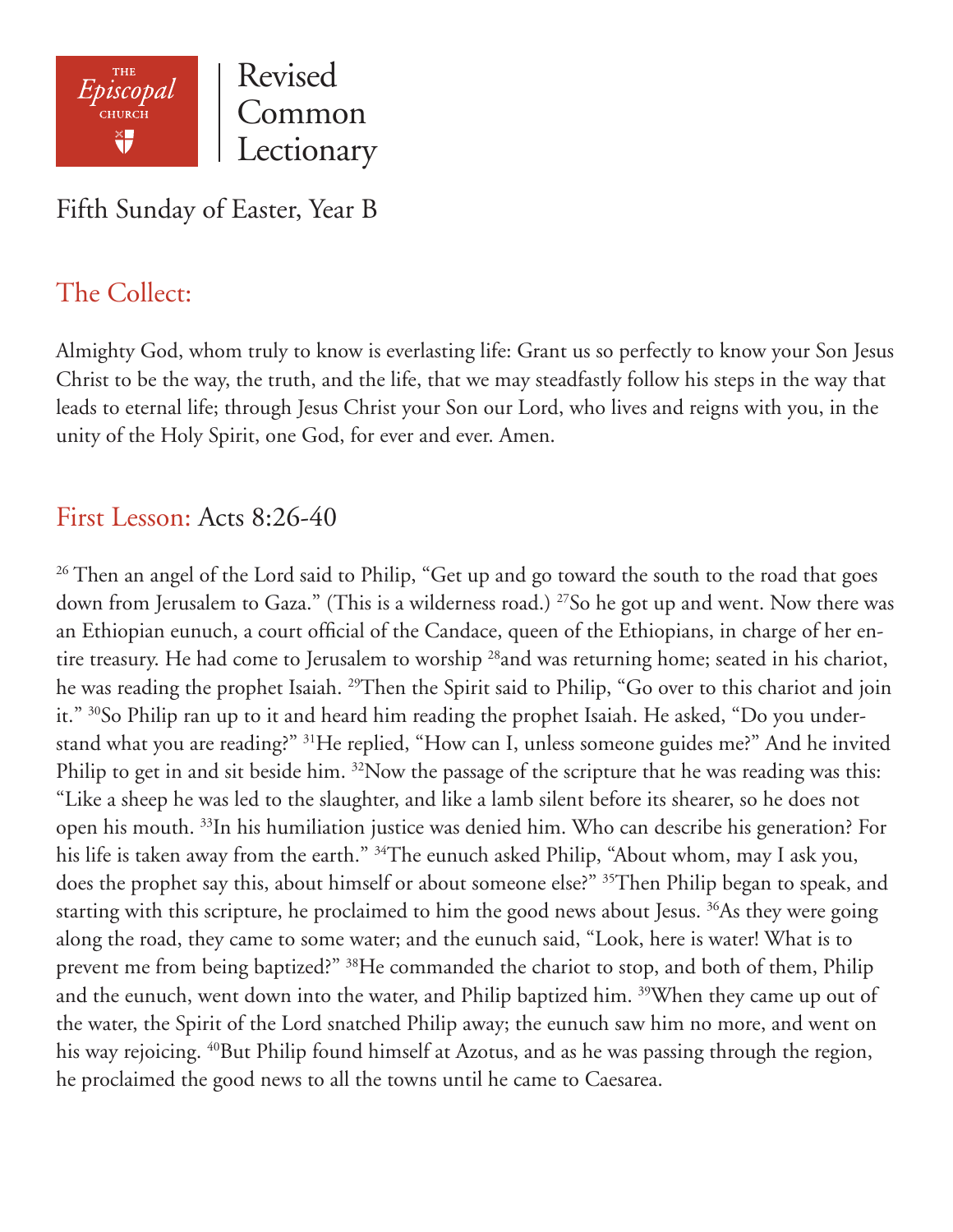#### Psalm: Psalm 22:24-30

<sup>24</sup> My praise is of him in the great assembly;  $*$  I will perform my vows in the presence of those who worship him. <sup>25</sup> The poor shall eat and be satisfied, and those who seek the Lord shall praise him: \* "May your heart live for ever!"  $26$  All the ends of the earth shall remember and turn to the Lord,  $*$  and all the families of the nations shall bow before him.  $27$  For kingship belongs to the Lord;  $*$  he rules over the nations.  $28$  To him alone all who sleep in the earth bow down in worship;  $*$  all who go down to the dust fall before him. 29 My soul shall live for him; my descendants shall serve him; \* they shall be known as the Lord'S for ever. <sup>30</sup> They shall come and make known to a people yet unborn  $*$ the saving deeds that he has done.

# Epistle: 1 John 4:7-21

7 Beloved, let us love one another, because love is from God; everyone who loves is born of God and knows God. 8 Whoever does not love does not know God, for God is love. 9 God's love was revealed among us in this way: God sent his only Son into the world so that we might live through him. <sup>10</sup>In this is love, not that we loved God but that he loved us and sent his Son to be the atoning sacrifice for our sins. <sup>11</sup>Beloved, since God loved us so much, we also ought to love one another. <sup>12</sup>No one has ever seen God; if we love one another, God lives in us, and his love is perfected in us. 13By this we know that we abide in him and he in us, because he has given us of his Spirit.

<sup>14</sup> And we have seen and do testify that the Father has sent his Son as the Savior of the world. <sup>15</sup>God abides in those who confess that Jesus is the Son of God, and they abide in God. <sup>16</sup>So we have known and believe the love that God has for us. God is love, and those who abide in love abide in God, and God abides in them.

<sup>17</sup> Love has been perfected among us in this: that we may have boldness on the day of judgment, because as he is, so are we in this world. 18There is no fear in love, but perfect love casts out fear; for fear has to do with punishment, and whoever fears has not reached perfection in love. 19We love because he first loved us. 20Those who say, "I love God," and hate their brothers or sisters, are liars;